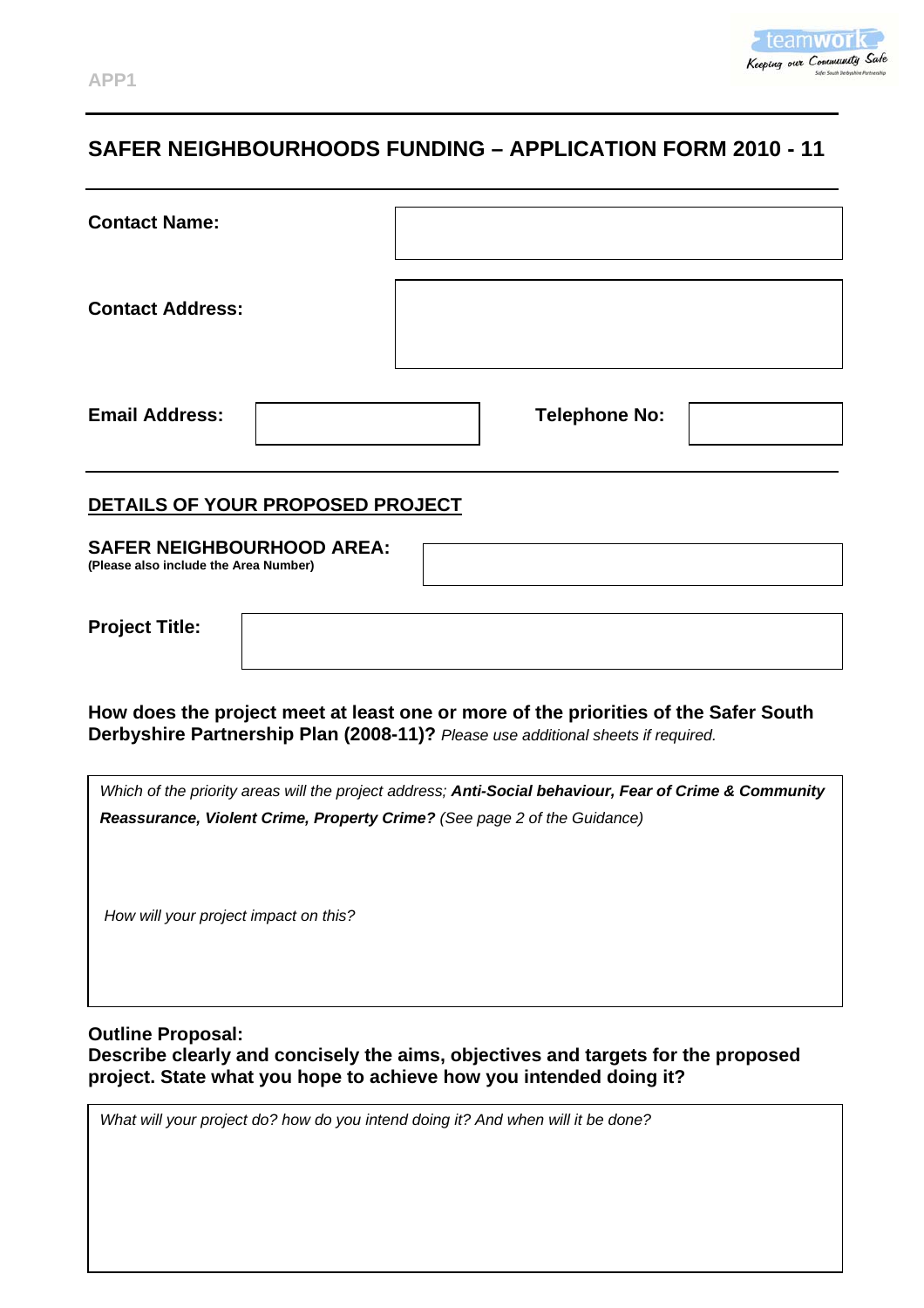*What do you hope will your project achieve?* 

### **Evidence of Need**

*Why is the project needed? Have issues persisted for a long time?* 

*What evidence do you have that supports the need for the project? Who has been consulted?* 

*Who will benefit from the project? Show how project will benefit local community/ improve local facilities etc* 

## **PROJECT COSTS**

### **What is the anticipated total project cost?**

# **How much Safer Neighbourhoods Funding is required?**

*(Maximum of £2500)* 

| Detailed breakdown of planned expenditure:<br>(Please break down into individual items you will purchase) | Amount per Item £ |
|-----------------------------------------------------------------------------------------------------------|-------------------|
| 1.                                                                                                        |                   |
| 2.                                                                                                        |                   |
| 3.                                                                                                        |                   |
| 4.                                                                                                        |                   |
| 5.                                                                                                        |                   |